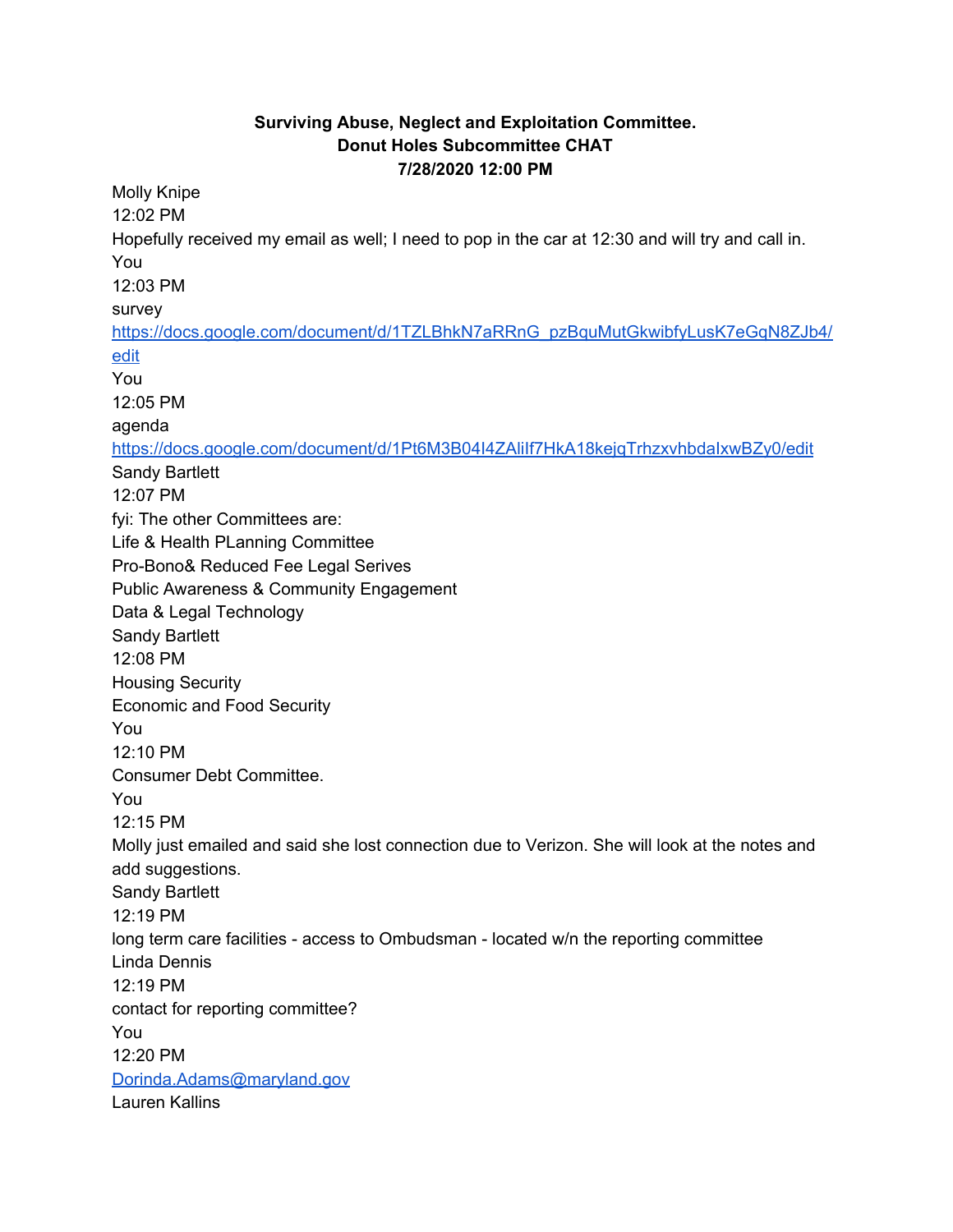12:28 PM

Perhaps the interpreter question on the survey could ask what type of interpreter is needed- language, ASL, other. Could also be helpful to add a disability accessibility question in the housing section.

You

12:28 PM

google doc. please list any stakeholders you can think of that we can send the survey too[.](https://meet.google.com/linkredirect?authuser=2&dest=https%3A%2F%2Fdocs.google.com%2Fdocument%2Fd%2F1VdhaJzJZfIXk9Zmds71zVVEZZ8ahgI2GZzui8a8brXI%2Fedit) [https://docs.google.com/document/d/1VdhaJzJZfIXk9Zmds71zVVEZZ8ahgI2GZzui8a8brXI/edit](https://meet.google.com/linkredirect?authuser=2&dest=https%3A%2F%2Fdocs.google.com%2Fdocument%2Fd%2F1VdhaJzJZfIXk9Zmds71zVVEZZ8ahgI2GZzui8a8brXI%2Fedit) Betsy Fox Tolentino 12:42 PM I have to jump off at 1245. Please let me know if you need anything. Linda Dennis 12:46 PM people aren't identifying themselves for the survey, right? You 12:46 PM right Bernard Keels 12:49 PM It is important to distinguish our survey from the everyday generic survey. The critical need for the information to empower and give voice to those underserved. Sandy Bartlett 12:58 PM Lauren - one other question, have any clients brought their family members home and out of residential housing Lauren Kallins 12:58 PM Yes!! Linda Dennis 1:00 PM Our clients would need stamped envelop!!! Lauren Kallins 1:05 PM Has there been discussion about translating the survey into Spanish and/or other languages? Nicholas Katz 1:06 PM We absolutely need to do that Jessica Emerson 1:06 PM I had the same question!! Bernard Keels 1:06 PM I agree.